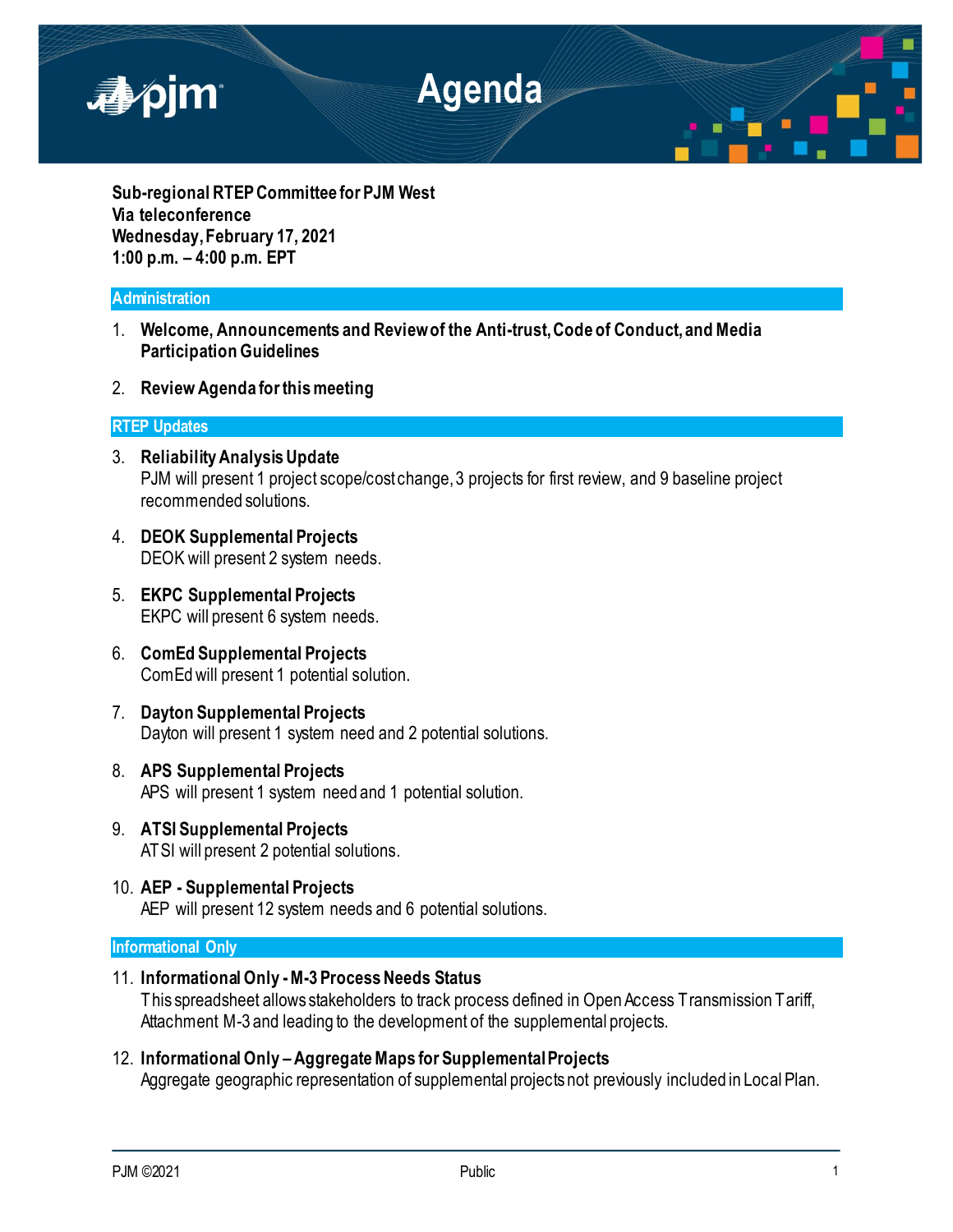

# 13. **Informational Only – Planning Community Open Questions**

Open questions regarding M-3 projects received through Planning Community.

# **Meeting Wrap Up**

## 14. **Discussion and Comments Regarding the Conduct of the Meeting**

## **Future Meeting Dates**

| March 19, 2021     | 1:00 p.m. $-4:00$ p.m. | Teleconference |
|--------------------|------------------------|----------------|
| April 16, 2021     | 1:00 p.m. $-4:00$ p.m. | Teleconference |
| May 21, 2021       | 1:00 p.m. $-4:00$ p.m. | Teleconference |
| June 16, 2021      | 1:00 p.m. $-4:00$ p.m. | Teleconference |
| July 16, 2021      | 1:00 p.m. $-4:00$ p.m. | Teleconference |
| August 16, 2021    | 1:00 p.m. $-4:00$ p.m. | Teleconference |
| September 17, 2021 | 1:00 p.m. $-4:00$ p.m. | Teleconference |
| October 15, 2021   | 1:00 p.m. $-4:00$ p.m. | Teleconference |
| Nov ember 19, 2021 | 1:00 p.m. $-4:00$ p.m. | Teleconference |
| December 17, 2021  | 1:00 p.m. $-4:00$ p.m. | Teleconference |

Teleconference Teleconference Teleconference Teleconference Teleconference Teleconference Teleconference Teleconference Teleconference

## **Antitrust, Code of Conduct and WebEx Instructions**

#### **Antitrust:**

You may not discuss any topics that violate, or that might appear to violate, the antitrust laws including but not limited to agreements between or among competitors regarding prices, bid and offer practices, availability of service, product design, terms of sale, division of markets, allocation of customers or any other activity that might unreasonably restrain competition. If any of these items are discussed the chair will re -direct the conversation. If the conversation still persists, parties will be asked to leave the meeting or the meeting will be adjourned.

## **Code of Conduct:**

As a mandatory condition of attendance at today's meeting, attendees agree to adhere to the PJM Code of Conduct as detailed in PJM Manual M-34 section 4.5, including, but not limited to, participants' responsibilities and rules regarding the dissemination of meeting discussio n and materials.

## **Public Meetings/Media Participation:**

Unless otherwise noted, PJM stakeholder meetings are open to the public and to members of the media. Members of the media are asked to announce their attendance at all PJM stakeholder meetings at the beginning of the meeting or at the point they join a meeting already in pro gress. Members of the Media are reminded that speakers at PJM meetings cannot be quoted without explicit permission from the speaker. PJM Members are reminded that "detailed transcriptional meeting notes" and white board notes from "brainstorming sessions" shall not be disseminated. Stakeho lders are also not allowed to create audio, video or online recordings of PJM meetings. PJM may create audio, video or online recordings of stakeholder meetings for internal and training purposes, and your participation at such meetings indicates your consent to the same.

#### **Participant Identification in WebEx:**

When logging into the WebEx desktop client, please enter your real first and last name as well as a valid email address. Be sure to select the "call me" option. PJM support staff continuously monitors WebEx connections during stakeholder meetings. Anonymous users or those using false usemames or emails will be dropped from the teleconference.